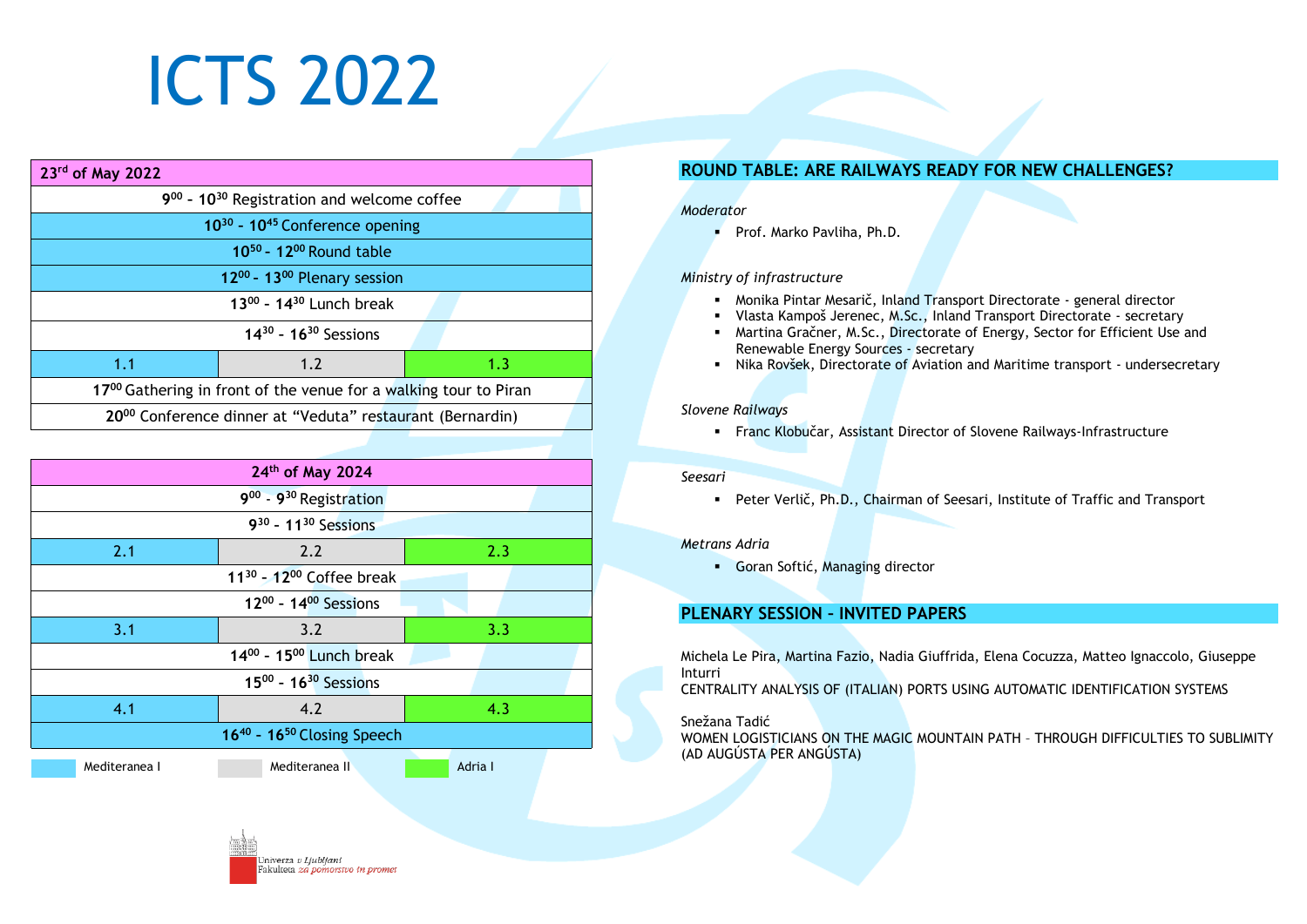#### **1.1 MARINE ENVIRONMENT ISSUES – Blue4Seas project - Marko Perkovič, Ph.D. .**

48 Pinar Ozdemir, Taner Albayrak, Alaettin Sevim EMERGING TOPICS IN MARITIME TRANSPORTATION CONCERNING HUMAN ELEMENT 50 Zorica Đurović, Christelle Nicolas, Violeta Jurkovič

KEY WORDS AND PHRASES IN TECHNICAL MANUALS ON OIL SPILLS

56 Aleksander Grm, Marko Perkovič, Dinu Atodiresei, Andrei Pocora – invited session paper ON THE SIMPLIFIED MATHEMATICAL MODELS FOR OIL SPILL SIMULATIONS

62 Valter Suban, Rita Avram, Taner Albayrak, Vilma Locaitiene, Radu Spataru PORT RECEPTIONS FACILITIES FOR SLUDGE OIL – PRACTICE AROUND THE EUROPE

72 Jure Srše, Marko Perkovič, Aleksander Grm, Andrej Androjna, Tanja Brcko Satler SEDIMENT RESUSPENSION EVALUATION ON TWO MANOEUVRES AND TWO DIFFERENT PILOTS

42 Nenad Leder

SURFACE WAVES AND SAFETY OF NAVIGATION ON THE ADRIATIC SEA

2\* Joško Dvornik, Srđan Dvornik

RESULTS OF THE ANALYSIS OF THE EFFECTS OF LOW-SULPHUR FUEL OIL ON THE OPERATION OF THE MARINE TWO-STROKE SLOW-SPEED DIESEL ENGINE

#### **1.2 URBAN TRANSPORT AND TRAFFIC SAFETY - Boris Antić, Ph.D.**

1 Mehdi Moeinaddini, Zohreh Asadi-Shekari, Attila Aba, Domokos Esztergár-Kiss CONCEPTUAL FRAMEWORK FOR MAAS SCHEME INDICATORS

45 Branko Milovanović, Sreten Jevremović, Predrag Živanović, Ana Trpković, Slaven Tica, Andrea Nađ, Stanko Bajčetić

USERS PERCEPTION ON MICROMOBILITY VEHICLES AND INFRASTRUCTURE IN THE REPUBLIC OF SERBIA

94 Katarina Kukic, Aleksandar Jovanovic THE ECOLOGY-BASED OPTIMIZATION OF TRAFFIC SIGNAL TIMING ON A DIVERGING DIAMOND INTERCHANGE

61 Aleksandar Trifunović, Dalibor Pešić, Maja Petrović, Svetlana Čičević HOW CHILDREN EXPERIENCE THE SPEED OF A VEHICLE?

68 Boris Antic, Filip Živković, Jelica Davidović, Dalibor Pešić URBAN ROAD SAFETY – LITERATURE REVIEW

84\* Amisha Kumari, Ankit Soni, Sujeet Kumar, Prateek Agarwal, Indrajit Ghosh COMPARATIVE ANALYSIS OF ROAD TRAFFIC CRASH SCENARIOS IN INDIA AND IN THE WORLD

#### **1.3 MARITIME SAFETY - Peter Vidmar, Ph.D.**

44 Peter Vidmar, Marko Perkovič UPDATE ON RISK ASSESSMENT FOR CRUDE OIL TANKER FLEET

47 Maciej Gucma, Junmin Mou

ANALYSIS OF INCIDENTS AND ACCIDENTS OF LNG AND LPG VESSELS

15 Zaloa Sanchez-Varela, Zlatko Boko, Ivica Skoko, David Boullosa-Falces CAUSALITY ANALYSIS IN DYNAMIC POSITIONING INCIDENTES ACCORDING TO THE NATURE OF THE OPERATIONS IN PROGRESS

35 Danijel Pušić, Zvonimir Lušić

DETERMINATION OF MOORING AREAS FOR NAUTICAL VESSELS

43 Andrej Androjna, Lina Kaldana, Peter Vidmar, Marko Perkovič BUOY MOORING MANAGEMENT MODEL

95 Ivica Pavić, Andrej Androjna, Blagovest Belev, Jakša Mišković THE REVIEW OF USE OF THE MAGNETIC COMPASS IN NAVIGATION

4 Kristina Vladislavić, Mirjana Kovačić, Matea Horvat, Ivan Karin THE IMPORTANCE OF COASTAL RADIO STATIONS AND MARITIME SAFETY INFORMATION IN COASTAL ZONE **PROTECTION** 

54\* Alexandru Stefan Bacioiu, Ionela Goi ON ADJUSTMENT OF STOWAGE PLAN WITH MINIMUM RESOURCES

#### **2.1 PORT DEVELOPMENT - Lucjan Gucma, Ph.D.**

17 Igor Vujović, Miro Petković, Ivica Kuzmanić, Joško Šoda ANN IN COUNTING AND CLASSIFICATION OF VESSELS FOR TRAFFIC RESEARCH 101 Irmina Durlik, Tymteusz Miller, Lucjan Gucma RESEARCH ON SHIP DELAYS ON THE WATERWAY SWINOUJSCIE - SZCZECIN WATERWAY IN TERMS OF LIMITATIONS RESULTING FROM PORT REGULATIONS

7 Marina Zanne, Rima Mickienė THREE DECADES OF PORT DEVELOPMENT IN ADRIATIC AND BALTIC REGION: FOCUS ON THE PORT OF KOPER AND THE PORT OF KLAIPEDA

6 Ana Macura, Ante Bubić ANALYSIS OF MATERIAL MOVEMENTS AT PORTS OF SV. JURAJ AND SV. KAJO CEMENT PLANTS IN PERIOD 2011-2020

25 Lilian Loubet, Arnaud Serry PORT CITIES DYNAMICS IN NORTH-WESTERN FRANCE: THE CASES OF DUNKIRK, LE HAVRE AND NANTES-SAINT-NAZAIRE

10 Kerbiriou Ronan, Olivier Joly MARITIME SERVICES IN ADRIATIC SEA AND WORLDWIDE STRATEGIES OF CONTAINER SHIPS OPERATORS

29 Aggelos Aggelakakis, Afroditi Anagnostopoulou SHIPPING AND COVID-19: THE IMPACT WORLDWIDE AND IN GREECE

#### **2.2 MARINE ENGINEERING - Andrzej Grządziela, Ph.D.**

75 Špiro Ivošević, Nataša Kovač and Gyöngyi Vastag THE ANALYSIS OF THE CORROSION PROCESS OF A CU-AL-NI SHAPE MEMORY ALLOY IN MARINE IMMERSION AND COSTAL ENVIRONMENTAL

93 Nenad Vulić, Ivan Komar DESIGN SPECIFICATION BACKGROUND FOR THE SLIDING BEARINGS INSTRUMENTED TEST RIG

18 Liane Roldo, Nenad Vulić, Ivan Komar INSTRUMENTED TEST RIG: ANALYSIS OF THE PROCEDURE TO TEST RADIAL BEARINGS AND RELATED **COMPONENTS** 

98 Igor Pavlovic, Liane Roldo, Đorđe Dobrota SELECTION OF PROPER THEORETICAL NUMERICAL MODEL TO DESCRIBE THE BEHAVIOR IN LUBRICANT LAYER OF RADIAL PLAIN BEARINGS

80 Andrzej Grządziela, Marcin Kluczyk METHODOLOGY OF OFF-LINE VIBRATION DIAGNOSTIC TESTING OF MARINE PROPULSION SYSTEMS

71 Radosław Kiciński, Andrzej Grządziela, Bogdan Szturomski ANALYSIS OF THE DEFORMATION OF A PRESSURE-LOADED POLYAMIDE FOIL

#### **2.3 TRANSPORT/LOGISTICS PERFORMANCE - Norina Szander, Ph.D.**

Nexhat Kapidani ePIcenter H2020 PROJECT – project presentation 86 Snežana Tadić, Mladen Krstić, Miloš Veljović, Slobodan Zečević LOCATING VAL SERVICES IN THE LOGISTICS NETWORK

88 Milovan Kovač, Snežana Tadić, Mladen Krstić, Slobodan Zečević THE ROLE OF LOGISTICS SYSTEMS IN REGIONAL AND LOCAL SUSTAINABLE DEVELOPMENT

58 Marko Golnar, Bojan Beškovnik INTERMODAL TRANSPORT INDICATORS FOR SELECTION OF TRANSPORT CARRIERS

63 Norina Szander, Tamás Jenei, Zsolt Lévai, András Munkácsy INVESTIGATION OF THE MODAL SHIFT OF ROAD FREIGHT TRANSPORT TO RAIL AND WATERWAYS

12 Anita Abođi, Danijela Pjevčević, Vladislav Maraš, Aleksandar Radonjić ANALYSIS OF EFFICIENCY OF FREIGHT TRANSPORT ON INLAND WATERWAYS

66 György Ágoston, Bálint Csonka, Ferenc Pongrácz TRANSPORT DEMAND MODEL ON THE EFFECTS OF ESTABLISHING VERTICAL FARMS IN URBAN AREAS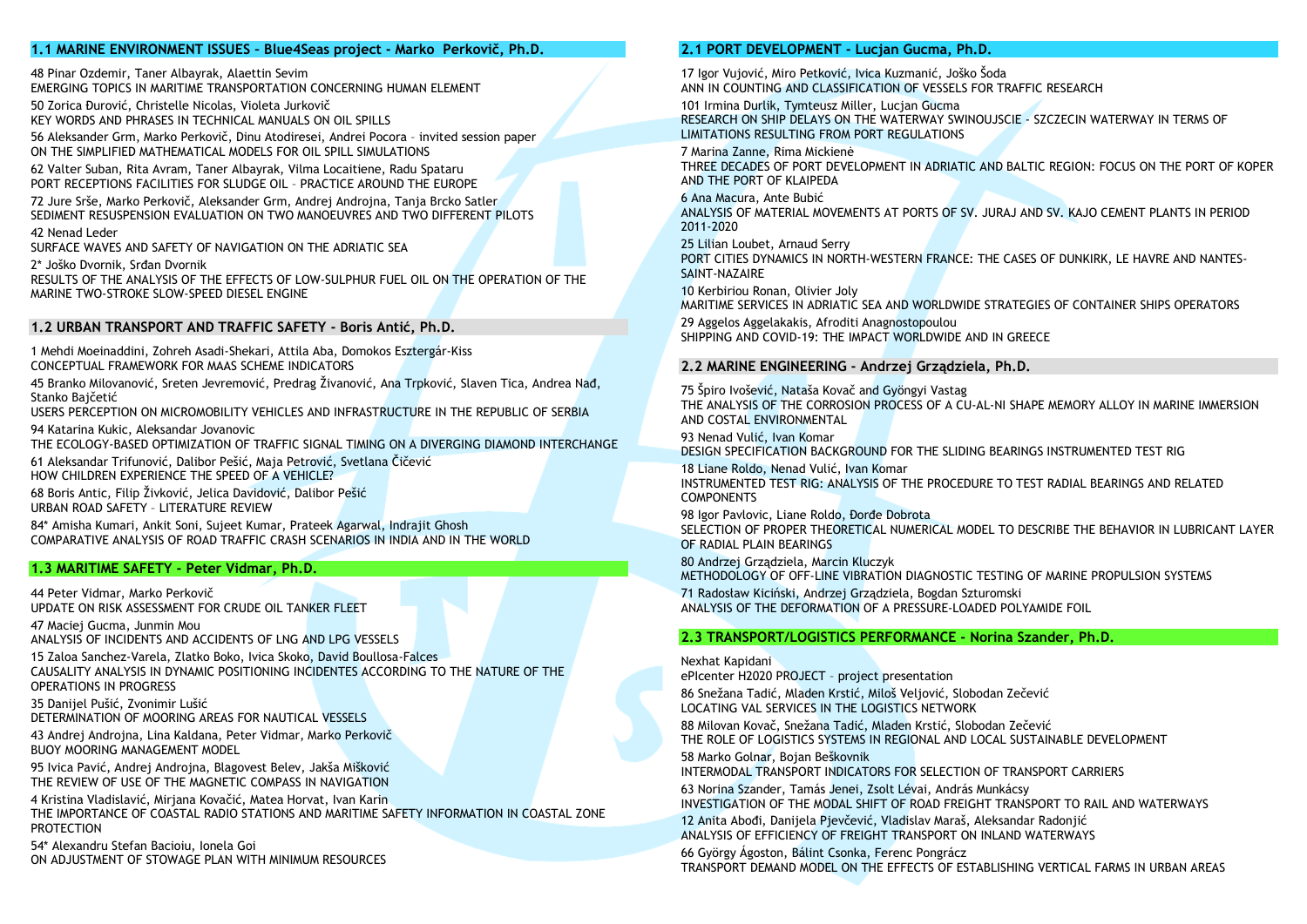#### **3.1 SAFE NAVIGATION - Rino Bošnjak, Ph.D. )**

Nexhat Kapidani

EFFECTOR H2020 PROJECT – project presentation 27 Mislav Maljković, Srđan Vukša, Pero Vidan, Toni Meštrović SITUATIONAL AWARENES FROM THE MASTER POINT OF VIEW

13 Vladimir Brozović, Rino Bošnjak, Danko Kezić, Filip Brozović STORAGE OF THE SHIP MANEUVERING CAPABILITIES INTO THE POSTGRES DATABASE

14 Vladimir Brozović, Danko Kezić, Rino Bošnjak, Igor Vujović REAL TIME PREDICTION OF THE SHIP POSITION WITH THE POSTGIS FUNCTION ST\_PROJECT

83 Tanja Brcko Satler, Peter Vidmar,Jure Srše WATERWAY SIGNS AND MARKING ON THE RIVER DRAVA

5 Josip Dorigatti, Tina Perić, Gorana Jelić Mrčelić CRUISE SHIPS ROUTING IN THE SOUTHERN PART OF THE EAST ADRIATIC COAST

#### **3.2 SUSTAINABLE MARITIME TRANSPORT TECHNOLOGIES - Pawel Piskur, Ph.D.**

3 Roko Glavinović, Luka Vukić, Ivan Peronja OVERVIEW OF THE TRENDS IN ELECTRIC PROPULSION ON RO-PAX FERRIES IN EUROPE

33 Ivica Ančić, Lidija Runko Luttenberger ENERGY EFFICIENCY AND CLIMATE CHANGE MITIGATION FOR FISHING VESSELS

79 Marija Koričan, Nikola Vladimir, Ivana Jovanović, Maja Perčić DECARBONIZATION OF FISHING OPERATIONS IN PURSE SEINE FISHERIES

19 Zlatko Boko, Zaloa Sanchez-Varela, Ivica Skoko, David Boullosa-Falces GENERAL CLASSIFICATION OF ANCHOR HANDLING TUG SUPPLY VESSELS BY GROSS TONNAGE AND BOLLARD PULL.

92 Tomasz Praczyk

SWARM OF AUTONOMOUS UNDERWATER VEHICLES – PRELIMINARIES

102 Paweł Piskur PARTICLE IMAGE VELOCIMETRY (PIV) METHOD FOR BIOMIMETIC PROPULSION SYSTEM ANALYSIS IN AUTONOMOUS UNDERWATER VEHICLE

40\* Niko Gugić, Gojmir Radica, Branko Lalić, Nikola Račić ALTERNATIVE TECHNOLOGIES OF SHIPS PROPULSION

#### **3.3 EDUCATION AND EMPLOYMENT OF SEAFARERS - Tatijana Dlabač, Ph.D.**

76 Tatijana Dlabač, Milena Dževerdanović Pejović, Jelena Nikčević, Vera Kapetanović THE IMPORTANCE OF MARITIME EDUCATION AND TRAINING QUALITY CONTROL: THE CASE OF MONTENEGRO

46 Rosanda Mulić, Karlo Kos, Andrea Russo, Iris Jerončić Tomić DO SEAFARERS NEED TRAINING IN MEDICAL FIRST AID AND MEDICINE FOR SEAFARERS?

52 Marko Zubčić, Nediljko Kaštelan, Maja Krčum, Tomislav Peša LABORATORY POWER CONVERTER – ANALYSIS AND MODELLING FOR STUDENT TRAINING

39 Ladislav Stazić, Igor Pavlović, Tatjana Stanivuk, Karlo Bratic REPLACEMENT OF 2D SIMULATOR TRAINING WITH SHORTER 3D SIMULATOR TRAINING

57 Ranka Petrinović, Nikola Mandić, Trpimir Perkušić, Tony Vuković EFFICIENCY OF MONITORING WORKING CONDITIONS OF SEAFARERS ON FOREIGN SHIPS IN THE PORTS OF THE REPUBLIC OF CROATIA

28 Toni Mestrovic, Danko Kezic, Mislav Maljkovic, Marina Lausic PETRI NET MODEL OF AHTS/PSV SUPPLY VESSEL AND CREW BOAT USABILITY IN NORTH ADRIATIC ON GAS FIELD IVANA

### **4.1 AIR TRANSPORT - Sanja Steiner, Ph.D. )**

32 Dajana Bartulović, Sanja Steiner

CAUSE-EFFECT RELATIONS BETWEEN ORGANIZATIONAL AND SAFETY PERFORMANCE INDICATORS 38 Zvonimir Rezo, Sanja Steiner, Tomislav Mihetec, Andrea Tikvica MONITORING OF PERFORMANCE SPILL-OVER EFFECT WITHIN AIR TRAFFIC MANAGEMENT SYSTEM IN EUROPE 100 Muharem Sabic, Edvin Simic AIRCRAFT SELECTION FOR AERIAL FIREFIGHTING OPERATIONS 8\* Olja Čokorilo, Jelena Golubović, Srdjan Čokorilo

ROOT CAUSE ANALYSIS USING ISHIKAWA DIAGRAM FOR REDUCING LOSS OF CONTROL IN FLIGHT (LOC-I)

#### **4.2 PUBLIC TRANSPORT - Marjan Lep, Ph.D.**

65 Danijel Hojski, Marjan Lep EFFECTS OF THE INTRODUCTION OF FREE IJPP TICKETS IN THE REPUBLIC OF SLOVENIA; EXAMPLE OF INTRODUCING FREE TICKETS FOR THE TARGET GROUP

51 Marjan Lep, Marko Hočevar, Uroš Škufca, Dušan Zalar, Marjan Kotar CONCESSIONS OF BUS PUBLIC TRANSPORT; CHALLENGES AND IMPLEMENTATION OF THE TENDER IN THE CASE OF SLOVENIA

74 Maja Skuric, Vladislav Maras, Tatjana Davidovic, Aleksandar Radonjic THE ANALYSIS OF FERRY PASSENGER TRANSPORTATION DEMANDS

90 Nataša Tomić-Petrović PENAL PROVISIONS IN THE NAVIGATION LAW OF THE REPUBLIC OF SERBIA

89 Tomasz Figlus, Piotr Szafraniec, Tomáš Skrúcaný, Jaroslav Mašek, Juraj Čamaj ANALYSIS OF THE SOUND LEVEL REACHING THE MOTORCYCLIST'S AUDITORY SYSTEM

#### **4.3 SHIP POWER PLANTS AND ELECTRIFICATION SYSTEMS - Maja Krčum, Ph.D.**

78 Ivana Jovanovic, Nikola Vladimir, Maja Perčić, Marija Koričan AN OVERVIEW OF RISK ASSESSMENT METHODS FOR MARINE POWER SYSTEMS

91 Tomislav Peša, Maja Krčum, Ivan Karin, Bruna Bacalja OPTIMIZING THE OPERATION OF THE SHIP'S POWER PLANT USING RENEWABLE ENERGY SOURCES

99 Maja Krčum, Nediljko Kaštelan, Marko Zubčić, Tomislav Peša ENERGY EFFICIENCY - CONTRIBUTION BY OPTIMIZING THE LAYOUT OF THE SHIP'S SWITCHBOARD

41\* Kristijan Vidović, Gojmir Radica, Zdeslav Jurić, Nikola Račić REMOTE MONITORING AND ANALYSIS OF OPERATING PARAMETERS OF THE MARINE ENERGY SYSTEM 55\* Gintvile Simkoniene, Stasys Donela

AN OVERVIEW AND ANALYSIS OF THE VESSEL ELECTRICAL NETWORK RELIABILITY AND STABILITY

Remarks:

\* - video presentation will be available password protected on conference site